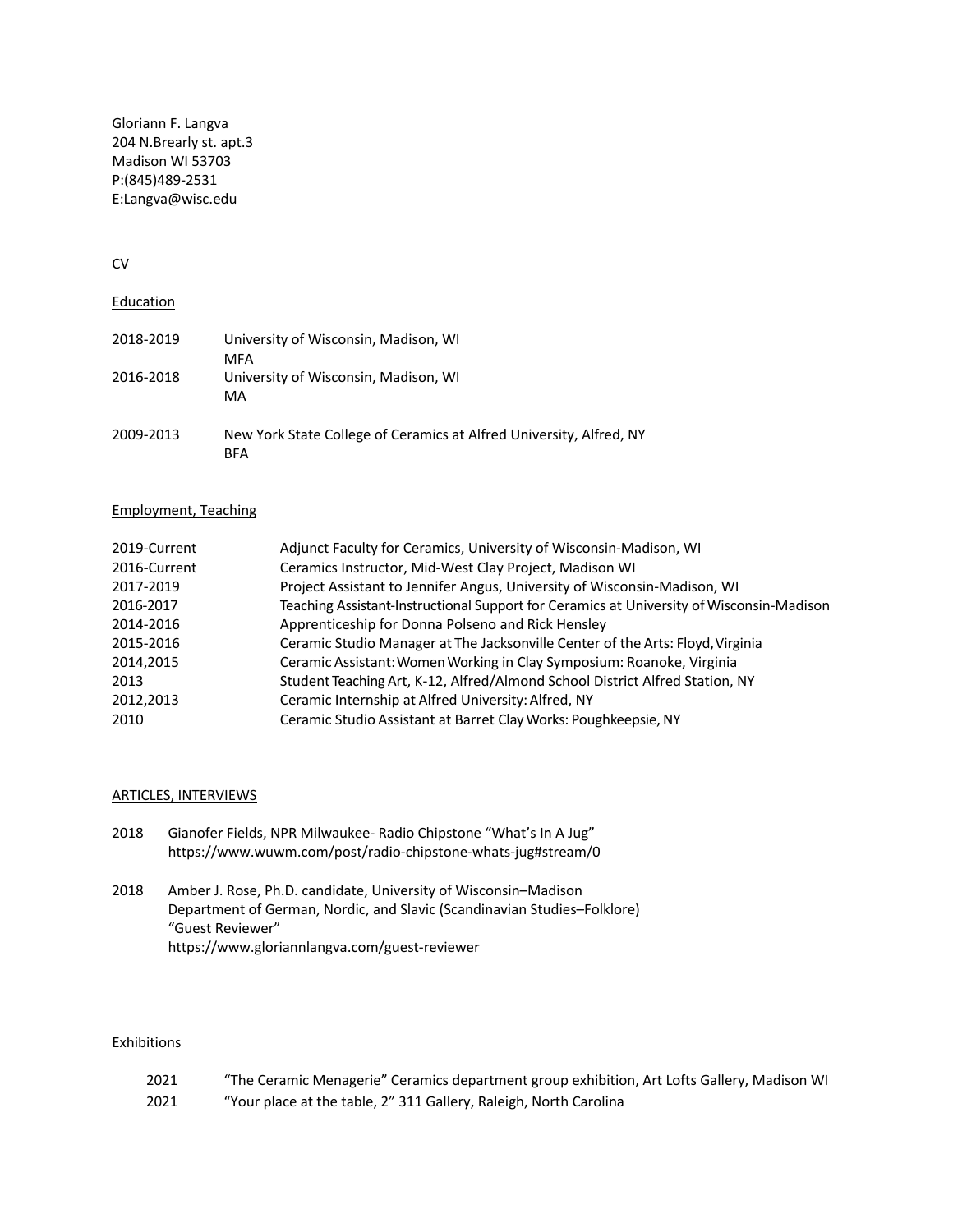|      | Waiting for my lover, 2019                                                               |
|------|------------------------------------------------------------------------------------------|
|      | A Little Death, 2021                                                                     |
|      | Rebirth, 2021                                                                            |
| 2021 | "Collection of works" Lake street Gallery, Madison, WI                                   |
| 2020 | "Fired-up" Ceramics area Exhibition, Art Lofts Gallery.                                  |
|      | Madison, WI                                                                              |
|      | A Little Death Tree, 2020                                                                |
| 2020 | Virtual Gallery Night, Persistent Press Gallery.                                         |
|      | Madison, WI                                                                              |
|      | Quarantine squirrels, 2020                                                               |
| 2020 | Traveling Virtual Exhibition, "Fridge Door", Crust Bucket Collective.                    |
|      | Varies locations in the United States.                                                   |
|      | Fridge Foot, 2020                                                                        |
| 2019 | "Up From The Ground" Ceramics area Exhibition, Art Lofts Gallery.                        |
|      | Madison, WI                                                                              |
|      | Sacrifice, 2019                                                                          |
|      | University of Wisconsin Art Master of Fine Arts Exhibition at Art Lofts Gallery          |
|      | Madison, Wisconsin                                                                       |
|      | Illusive Charm: Tales of Magic and Dreams                                                |
| 2018 | University of Wisconsin Art Master of Arts Exhibition at Gallery 7                       |
|      | Madison, Wisconsin                                                                       |
|      | <b>Elysium Fields</b>                                                                    |
|      | University of Wisconsin- Madison, School of Education Gallery Case Display.              |
|      | "Witchcraft and Folklore': Works by Gloriann Langva" August 31, 2018 - Current           |
|      | Chazen Museum of Art<br>"What's in a Jug"                                                |
|      | Replica molds of "William Brownfield & Sons-International Jug, c.1862"                   |
|      | Replica Mold and Jug of "Beech& Hancock of Tunstall, Seaweed, c.1861"                    |
| 2017 | University of Wisconsin- Madison, School of Education Gallery.                           |
|      | "Women Workin': A Contemporary Art Exhibition by Eleven Women." July 5 - August 31, 2017 |
|      | The Tree of Paradise, 2017                                                               |
|      | University of Wisconsin Art Graduate Exhibition at Capitol Lakes                         |
|      | Madison, Wisconsin                                                                       |
|      | She sits and waits under the tree of Paradise, 2017                                      |
|      | What did you do? How did I let this happen?, 2017                                        |
|      | You can't Kill Magic, 2017                                                               |
| 2016 | University of Wisconsin Art Graduate Exhibition at Capitol Lakes<br>Madison, Wisconsin   |
|      | <b>Burden</b> , 2016                                                                     |
| 2015 | Bank of the Arts Juried Exhibition                                                       |
|      | New Bern, North Carolina,                                                                |
|      | Insomnia 2015,                                                                           |
|      | Received First Place Sculpture Award                                                     |
|      | New River Art Biennial                                                                   |
|      | Pulaski, Virginia                                                                        |
|      | Layers Between Us, 2015                                                                  |
|      | Jax Juried Art Exhibit                                                                   |
|      | Floyd, Virginia<br>Slipping Back, 2015                                                   |
|      | Emerging Young Artist Exhibit: New Voice, Young Innovation                               |
|      |                                                                                          |